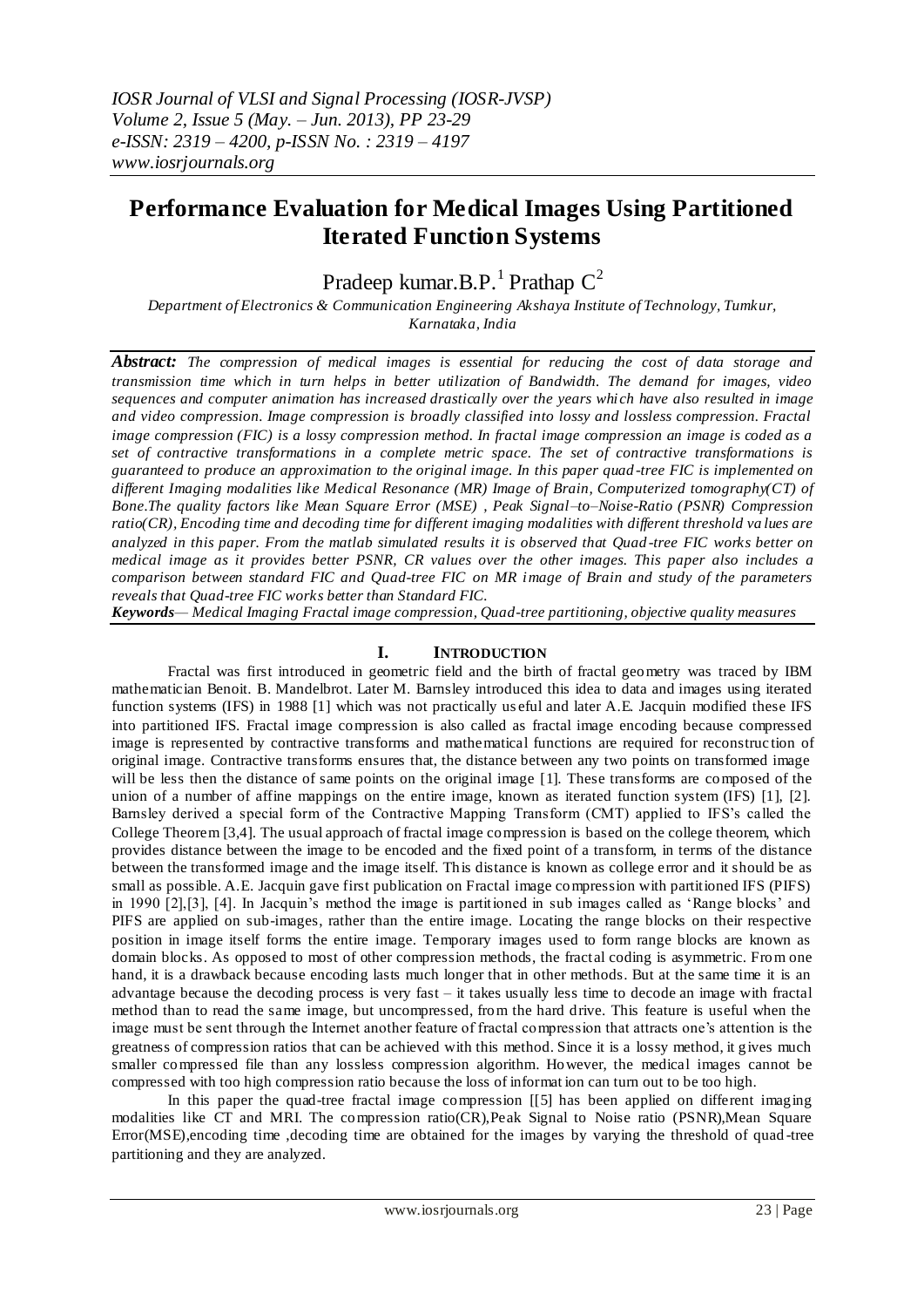This paper is organized as follows. Section 2 briefs about the standard fractal image compression method. Section 3 explains the proposed Fractal coding algorithm. Section 4 deals with Implementation and quality factors. Section 5 gives results, Section 6 derives Conclusion

## **II. FRACTAL IMAGE COMPRESSION**

Imagine a special type of photocopying machine that reduces the image to be copied by a half and reproduces it three times on the copy.

Figure 1 shows this. Now, feed the output of this machine back as input. Figure 2 shows several iterations of this process on several input images. We observe that all the copies seem to be converging to the same final image, the one in figure  $2(c)$ . We call this image the attractor for this copying machine. Because the copying machine reduces the input image, any initial image will be reduced to a point as we repeatedly run the machine. Thus, the initial image placed on the copying machine doesn"t affect the final attractor; in fact, it is only the position and the orientation of the copies that determines what the final image will look like. Since it is the way the input image is transformed that determines the final result .of running the copy machine in a feedback loop, we only describe these transformations to be contractive– that is, a given transformation applied to any two points in the input image ,it must bring them closer together in the copy. In practice, choosing transformations of the form

$$
w_i \begin{bmatrix} x \\ y \end{bmatrix} = \begin{bmatrix} a_i & b_i \\ c_i & d_i \end{bmatrix} \begin{bmatrix} x \\ y \end{bmatrix} + \begin{bmatrix} e_i \\ f_i \end{bmatrix}
$$

is sufficient to yield rich and interesting set of attractors. Such transformations are called affine transformations [5][6] of the plane, and each can skew, stretch, rotate, scale and translate an input image.



Fig.1. A copy machine that makes three reduced copies of an input image



Fig.2. The first three copies generated by the copying machine of fig. 1.

The transformation produces modification of the pixel values inside the block. It allows changing the gray level information in order to get good approximation of the Range block *Ri* In the implementation, we will consider only 8

possible shuffles of pixels  $[a_i, b_i, c_i, d_i]$ , a contrast scaling  $s_i$  and brightness shift  $o_i$ . The transformation can therefore be expressed as

(2)

$$
\text{Si}\begin{bmatrix} x \\ y \\ z \end{bmatrix} = \begin{bmatrix} a_i & b_i & 0 \\ c_i & d_i & 0 \\ 0 & 0 & s_i \end{bmatrix} \begin{bmatrix} x \\ y \\ z \end{bmatrix} + \begin{bmatrix} 0 \\ 0 \\ o_i \end{bmatrix}
$$

#### **A.Fractal Encoding Algorithm**

- Load an input image into buffer;
- Partition the image into square blocks with non overlap (as Range blocks);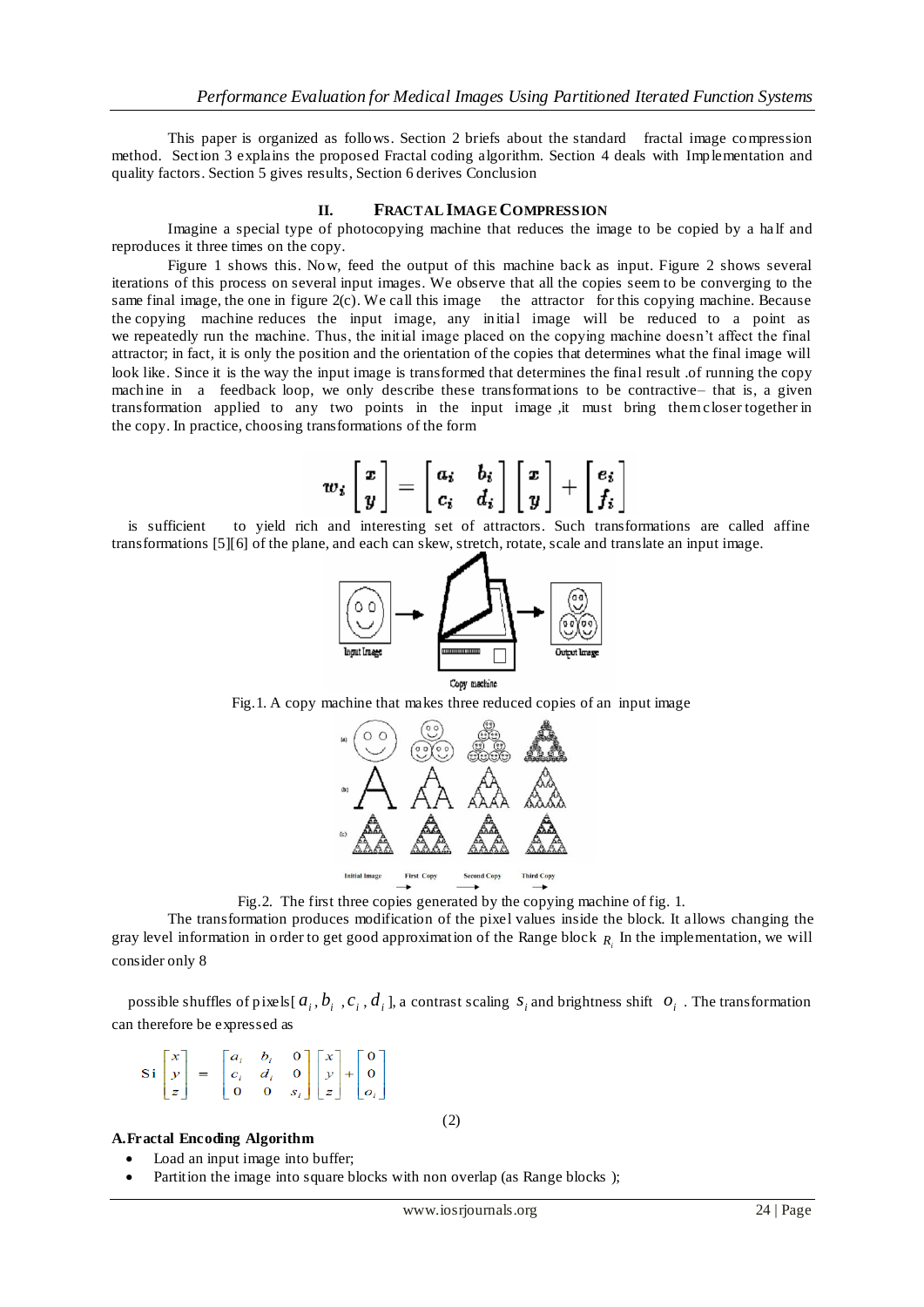- Choose initially the size of the domain block to be twice the size of the range block;
- Down sample the domain blocks to the size of range blocks and compute the eight possible affine transformations for each block;
- Choose the domain block that resembles the range block with respect to some metric and compute the encoding parameters that satisfy the mapping;
- Save the coefficients which represents fractal element.

# **A. Fractal decoding algorithm:**

- Load the initial image which is to be decoded;
- Apply  $w_i$  repeatedly until we converge to a fixed point which means for each  $w_i$  we find the domain block, rescale to the size of range block;
- Multiply the pixel values by scaling factor  $s_i$  then add offset value  $o_i$  and compute the pixel values in
- each  $R$ <sub>*i*</sub> , which allows copying the content of the domain blocks to the range blocks;
- Take the output of first iteration (Range block) to be the input of the next iteration; Repeat doing the same until the desired attractor is reached.

One of the most notable features of fractal image compression is that the decoding process is simple. The decoder proceeds its work in the same way as in the case of the traditional encoder (i.e., fixed block size encoding).The decoder consumes less time for computation compared to that of an encoder. The decoding time generally depends on the number of Iterations and here it takes only few iterations ranging from 4-8 to reach the fixed point.

## **III. QUAD-TREE PARTITIO NING**

The most popular partitioning mechanis m is obtained by partitioning the image in a tree structure. A quad-tree partitioning [6] is a representation of an image as a tree in which each node corresponding to a square portion of the image contains four sub-nodes corresponding to the four quadrants of the square, the root of the tree being the initial image as in figure 3 shown below.



Fig. 3 Quad-tree Partitioning

## **A. Algorithm:**

- Read The Input image to be compressed;
- Scale the Image and Divide the image (in domain) into non overlapping domain with the block size of 16x16.The Size of the domain is twice the range blocks.;
- Partition the original image in range according to quad-tree method which divides a square image into four equal-sized square blocks, and then test each block to see if it meets some criterion of homogeneity. If a block meets the criterion, it is not divided any further. If it does not meet the criterion, it is subdivided again into four blocks, and the test criterion is applied to those blocks. This process is repeated iteratively until each block meets the criterion. The result may have blocks of several different sizes. The criteria met in the present quad-tree method is that the method will not produce blocks smaller than the minimum dimension of block, even if the resulting blocks do not meet the threshold ;
- Apply Affine transformation to each of the domain block and compare with each of the range block and find a closest approximation of the domain block with that of the range block;
- The transformed domain block which is found to be the best approximation for the current range block is assigned to that range block forms the fractal code book;
- The reconstruction process of the original image consists on the applications of the transformations describe in the fractal code book iteratively to some initial image until the encoded image is retrieved back. PSNR, CR[7], Encoding time Decoding time and MSE is calculated for the further analysis of the image.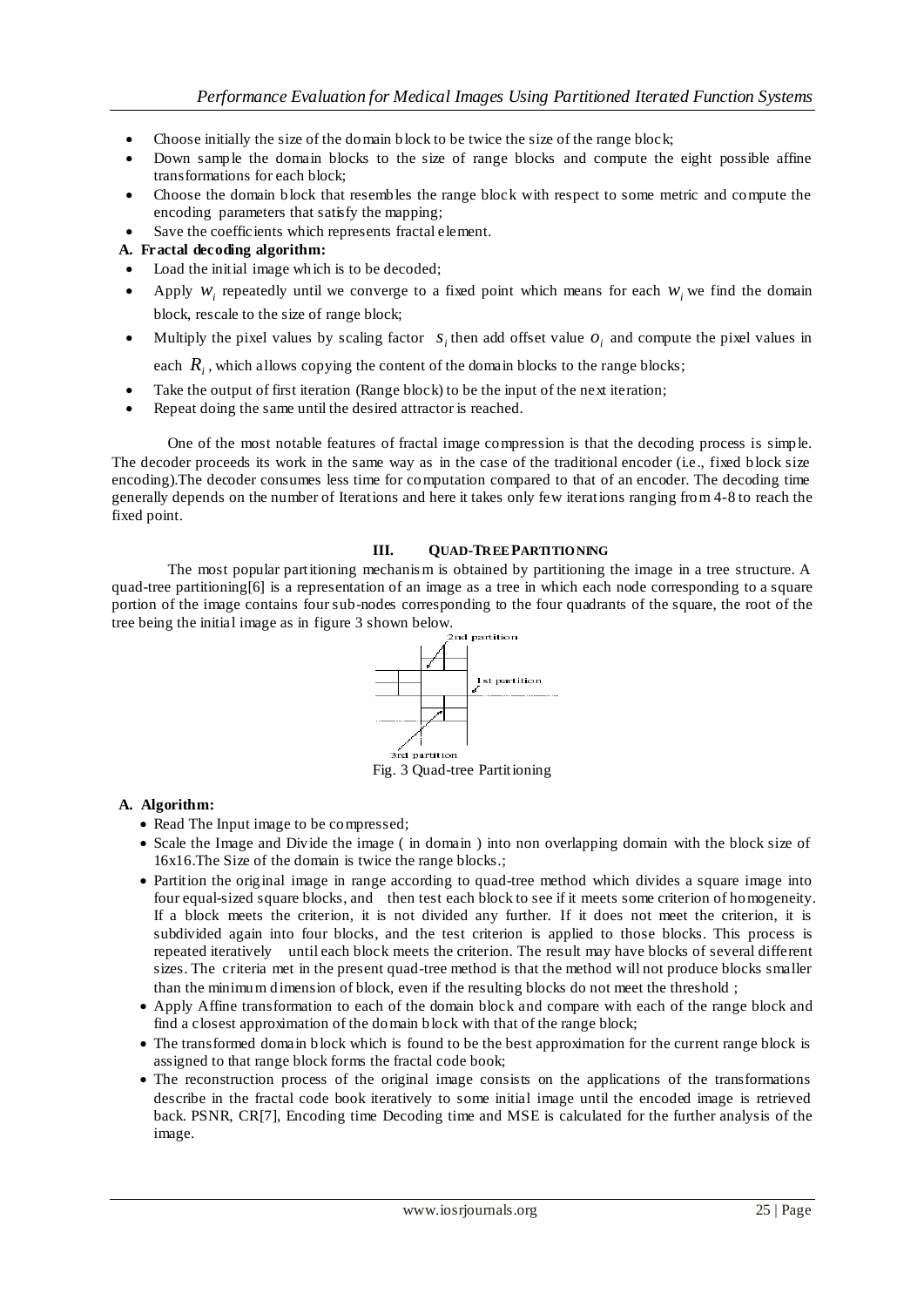# **IV. IMPLEMENTATION AND QUALITY ASSESSMENT**

#### **A. Implementation**

Forty images out of which twenty images of Magnetic Resonance Images[8] of brain(T1 and T2 weighted) and twenty images of CT images[8][9] of bones of size 256x256 of 8 bit gray scale where collected from JSS Hospital and Vikram Hospital Mysore. Fractal image compression using quad -tree partitioning was applied on the images with the threshold varying between 0.1 and 0.4.The Minimum dimension of the block was taken to be 2 and 4. The compression Ratio, PSNR, MSE, Encoding and decoding time were computed for the images. The standard FIC and Quad-tree FIC was applied on the MR image of Brain and a comparison of the PSNR, encoding time and decoding time was made.

#### **B. Quality Assessment**

The image quality can be evaluated objectively and subjectively. Subjective measures are based on observer's response such as Mean Opinion Score (MOS) and objective measures are based on computable distortion measures such as reconstruction error, Mean Square Error (MSE) and PSNR. Among the objective numerical measures of picture quality that are based on computable distortion measures like mean square error, peak signal to noise ratio and Compression Ratio are considered in this work.

PSNR: The PSNR [9] computes the peak signal-to-noise ratio, in decibels, between two images. This ratio is often used as a quality measurement between the original and a compressed image. The higher the PSNR, the better the quality of the compressed or reconstructed image. The Mean Square Error (MSE*)* and the Peak Signal to Noise Ratio (PSNR*)* are the two error metrics used to compare image compression quality. The MSE represents the cumulative squared error between the compressed and the original image, whereas PSNR represents a measure of the peak error. The lower the value of MSE, the lower is the error.

The MSE and PSNR are calculated using the following equations;

$$
MSE = \frac{1}{MN} \sum_{I=0}^{M-1} \sum_{J=0}^{N-1} (f'(i, j) - f(i, j))^{2}
$$
  
\n
$$
PSNR = 10 \log \left[ \frac{255 * 255}{MSE} \right] dB
$$
 (3)

In the previous equation, *M* and *N* are the number of rows and columns in the input images, respectively  $f(i,j)$  is the input image and  $f'(i,j)$  is the reconstructed image.

# **V. V RESULTS AND CONCLUSIONS**

**A. Simulated Results** The above algorithms are programmed using MATLAB 7.12 and the programs are executed on PC computer with CPU speed equal to 2.2 GHZ, core2duo,2GB RAM.

The performance of compression in terms of PSNR, for MR images of Brain. for different thresholds and minimum dimension of 2 is shown in Table 1

| Imag<br>es      | PSNR For different thresholds in dB |              |                   |                            |          |
|-----------------|-------------------------------------|--------------|-------------------|----------------------------|----------|
| <b>MRI</b>      | SI.<br>no                           | $Th=0$<br>.1 | $Th=0$<br>$\cdot$ | $Th=0$<br>$\boldsymbol{3}$ | $Th=0.4$ |
| of<br>brain     | 1                                   | 32.9         | 32.7              | 31.8                       | 31.0     |
|                 | 2                                   | 32.6         | 32.4              | 31.6                       | 30.8     |
|                 | 3                                   | 32.8         | 32.6              | 31.9                       | 30.9     |
|                 | 4                                   | 32.6         | 32.4              | 31.6                       | 30.9     |
| average         |                                     | 32.7         | 32.5              | 31,7                       | 30.9     |
| $CT$ of<br>bone | 1                                   | 32.1         | 31.9              | 31.6                       | 31.2     |
|                 | $\overline{c}$                      | 34.6         | 34.4              | 33.7                       | 33.4     |
|                 | 3                                   | 32.8         | 32.7              | 32.4                       | 32.2     |
|                 | 4                                   | 36.4         | 36.2              | 35.8                       | 35.1     |
| Average         |                                     | 33.9         | 33.8              | 33.3                       | 32.9     |

TABLE.1: PERFORMANCE OF PSNR FOR MEDICAL IMAGES

Threshold=0.1(T1 weighted image MR Image Of Brain)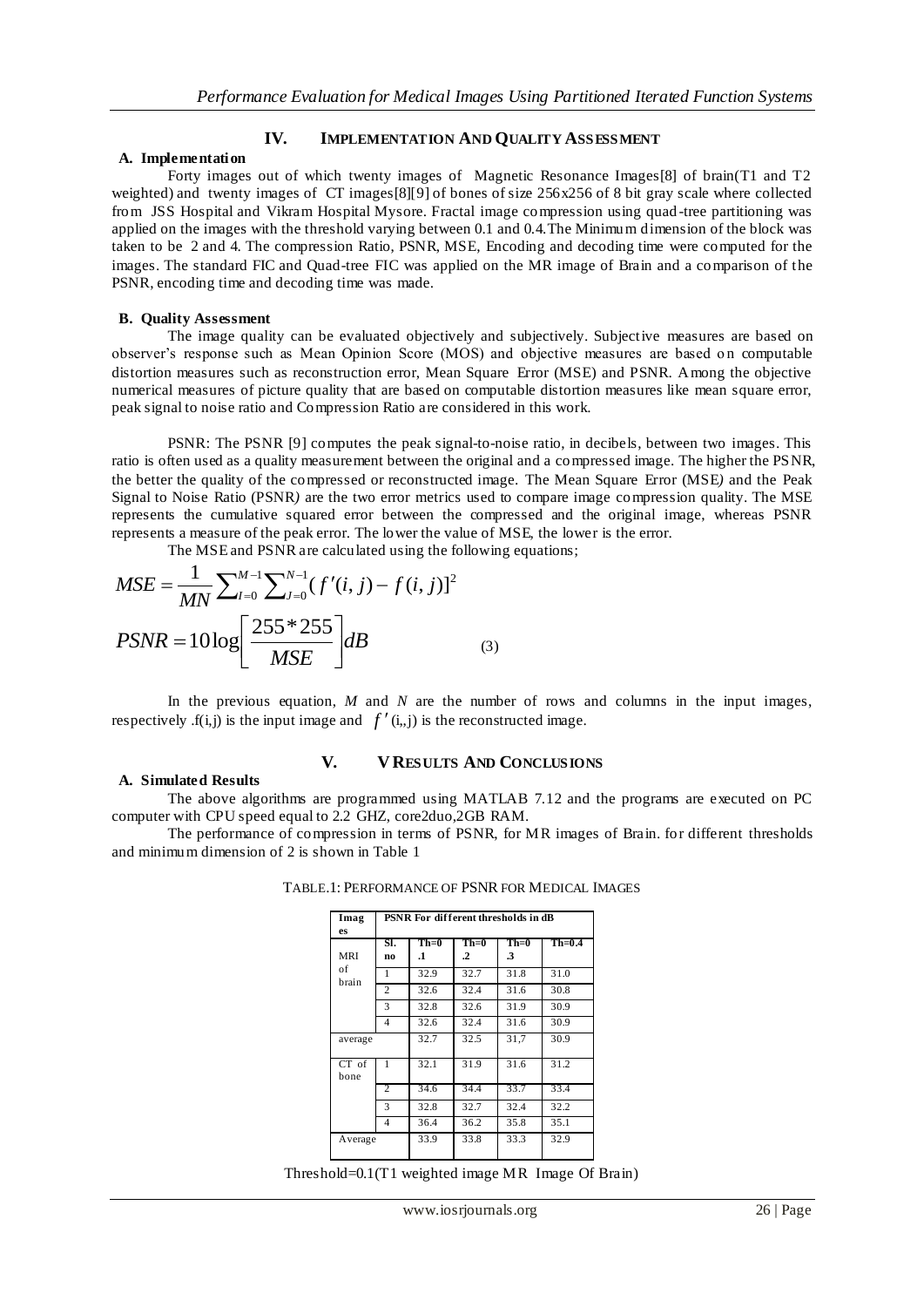

Fig.4: Results of quad-tree FIC applied on MR Image and CT

The Figure 4 are the results obtained by applying quad-tree FIC on MR Image of Brain and CT Of Bone for threshold of 0.1 and 0.4.The MR Image is aT1 weighted normal image .

The Performance of compression in terms of CR, for MR images of Brain and CT OF bone.for different thresholds and minimum dimension of 2 is shown in Table 2

| <b>Images</b>    | CR For different thresholds |            |          |            |            |
|------------------|-----------------------------|------------|----------|------------|------------|
| <b>MRI</b><br>OF | Sl:no                       | $Th = 0.1$ | $Th=0.2$ | $Th = 0.3$ | $Th = 0.4$ |
| brain            |                             | 5.3        | 6.5      | 7.7        | 8.2        |
|                  | $\overline{c}$              | 5.1        | 6.2      | 7.4        | 8.0        |
|                  | 3                           | 5.0        | 6.0      | 7.2        | 7.9        |
|                  | 4                           | 5.1        | 6.0      | 7.2        | $\sqrt{ }$ |
| Average          |                             | 5.1        | 6.1      | 7.3        | 7.95       |
| CT of<br>bone    | 1                           | 5.4        | 6.5      | 7.0        | 7.4        |
|                  | 2                           | 6.9        | 7.6      | 8.2        | 8.3        |
|                  | 3                           | 6.7        | 6.9      | 7.2        | 7.4        |
|                  | 4                           | 7.9        | 8.3      | 8.6        | 8.8        |
| Average          |                             | 6.7        | 7.3      | 7.7        | 7.9        |

| TABLE .2: PERFORMANCE OF CR FOR MEDICAL IMAGES |  |
|------------------------------------------------|--|
|------------------------------------------------|--|

The performance of compression in terms of MSE, for MR images of Brain. for different thresholds and minimum dimension of 2 is shown in Table.3.

| <b>Images</b> |        | <b>MSE For different thresholds</b> |          |          |          |                           |
|---------------|--------|-------------------------------------|----------|----------|----------|---------------------------|
| <b>MRI</b>    |        | Sl.no                               | $Th=0$ . | $Th=0$ . | $Th=0$ . | $\overline{\text{Th}}=0.$ |
| of            |        |                                     |          | 2        | 3        | 4                         |
| brai          | 1<br>2 |                                     | 132.9    | 141.7    | 172.3    | 209.9                     |
| n             |        |                                     | 143.7    | 151.9    | 179.8    | 217.9                     |
|               |        | 3                                   | 136.6    | 143.8    | 171.2    | 213.3                     |
|               |        | 4                                   | 145.1    | 151.4    | 180.4    | 212.2                     |
| Average       |        | 139.5                               | 147.2    | 175.9    | 213.2    |                           |
| CT            |        |                                     | 162.4    | 169.8    | 190.3    | 197.8                     |
| of            |        | $\mathfrak{D}$                      | 90.4     | 95.1     | 110.8    | 120.6                     |
| bone          |        | 3                                   | 137.6    | 139.8    | 145.1    | 158.6                     |
|               |        | 4                                   | 59.7     | 62.7     | 69.6     | 80.4                      |
| Average       |        | 112.5                               | 115.8    | 128.9    | 139.5    |                           |

TABLE .3: PERFORMANCE OF MSE FOR MEDICAL IMAGES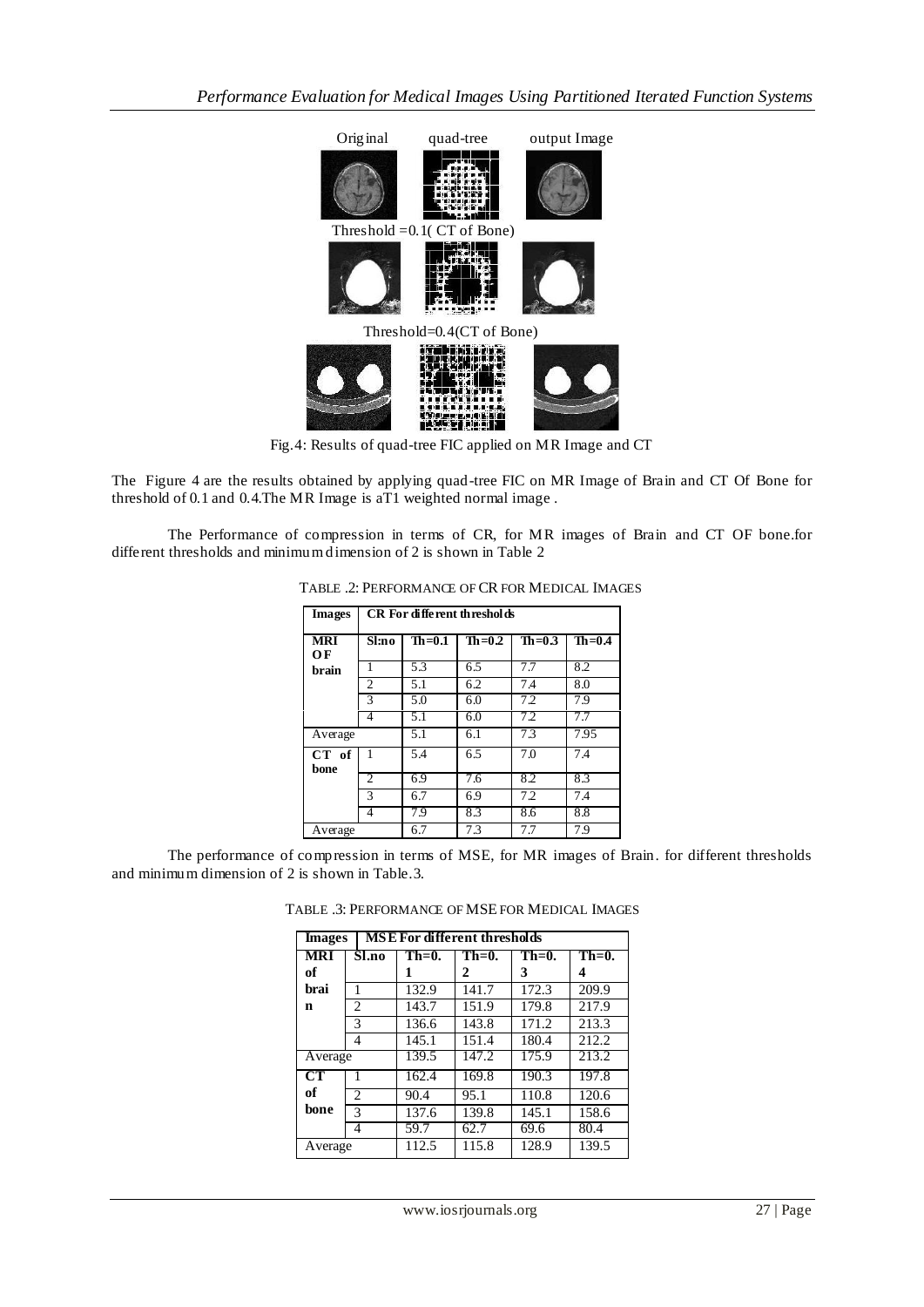The comparison of performance of compression in terms of encoding time and decoding time between the standard FIC and quad-tree FIC for the MR images of Brain is show in Table 4



TABLE .4:COMPARSION OF STANDARD FIC AND QUAD-TREE FIC MR IMAGE OF BRAIN.

Fig.5: comparisons of standard FIC and Quad-tree FIC





Fig:6. Variation of PSNR and CR with respect to threshold for MR Images

Figure 6 is a graph plotted from the results so obtained after applying quad -tree FIC on four T1 weighted MR Images of Brain and four CT Images of Bone. From the Graph it is observed that as the PSNR values decreases as the threshold value increases and as the Threshold value increases the CR increases. Also, the PSNR and CR are inversely proportional to each other.

# **VI. CONCLUSIONS**

- The PSNR Decreases with increase in threshold values for MR Images and CT images. The PSNR and threshold are inversely proportional .At low Threshold the PSNR is high. As the PSNR decreases with increase in threshold, the quality of the images shall not be good at high threshold. Hence an optimum threshold should be chosen without hampering the quality of the image.
- The PSNR value is high for quad-FIC method than standard FIC value for MR Image of Brain. Hence the quality of the image is better when quad-tree FIC is applied.
- The Compression Ratio increases with increase in threshold value. The CR and threshold are directly proportional. The compression Ratio is high for high threshold. High Compression Ratio is not advise able for Medical Images as much of the information shall be lost.